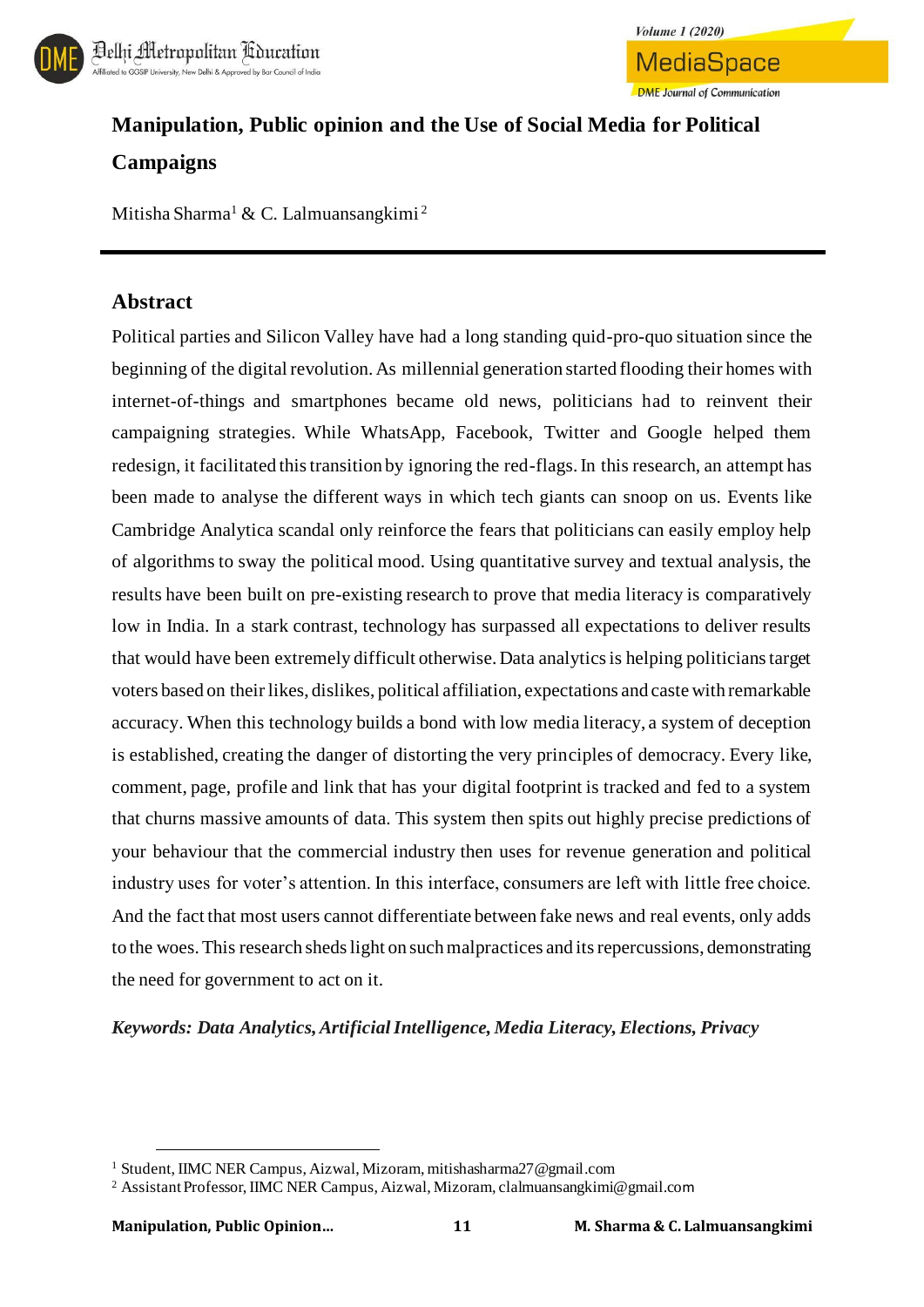

### **1. Introduction**

**"AI is actually a bit like a psychopath. It's adept at manipulating emotions, but underdeveloped morally. They're going through a stage of moral development, and we need to look at how moral development happens in AI." - John Rust, Director of Psychometrics Centre, University of Cambridge**

As gadgets in the 21st century get smaller and lighter, surveillance too has taken a big leap from small scale human eyes to compulsive inescapable computer algorithms. Going off the grid in this world is next to impossible. You wake up to the sound of your alarm, which you occasionally ask your personal Artificial Intelligence (AI) friend Google Assistant to set. The next thing you do is check your phone for important updates on Facebook, WhatsApp, Gmail, Twitter, Instagram, Amazon, Snapchat, Truecaller and Messenger. You then get ready and leave for work. On your way to work you dive into the black-hole of the internet. From catchy yellow journalism websites to serious New York Times (NYT) opinion columns, you hop on the cookie wagon and jump from one host to another. While you were devouring the plethora of information thrown at you from such websites, you were being followed endlessly by carefully crafted algorithms to trace your likes, dislikes, behaviour pattern and gullibility.

To answer a simple question of why they do this? The most presumable reason would be to generate revenue by selling your personal information to advertisers. But there is more to it. When enterprises have access to such a detailed database of citizens involving their financial, commercial and personal information, their ethical standards can be easily influenced by totalitarian regimes and profit-oriented business models. Facebook is already facing ire for its dubious privacy manual. In 2019 alone, there were three odd instances of leaked databases that were unprotected by any password, making them easily accessible by anyone. Phone numbers, location check-ins, comments, IDs and other personal information of hundreds of millions of users were exposed online.

However, Facebook says it's committed to stopping such data breaches with stronger protection mechanisms and allows users significant control over their privacy settings. But what happens when Facebook voluntarily provides access of user information to political parties and their associates during elections? This may sound dystopian but it has already happened.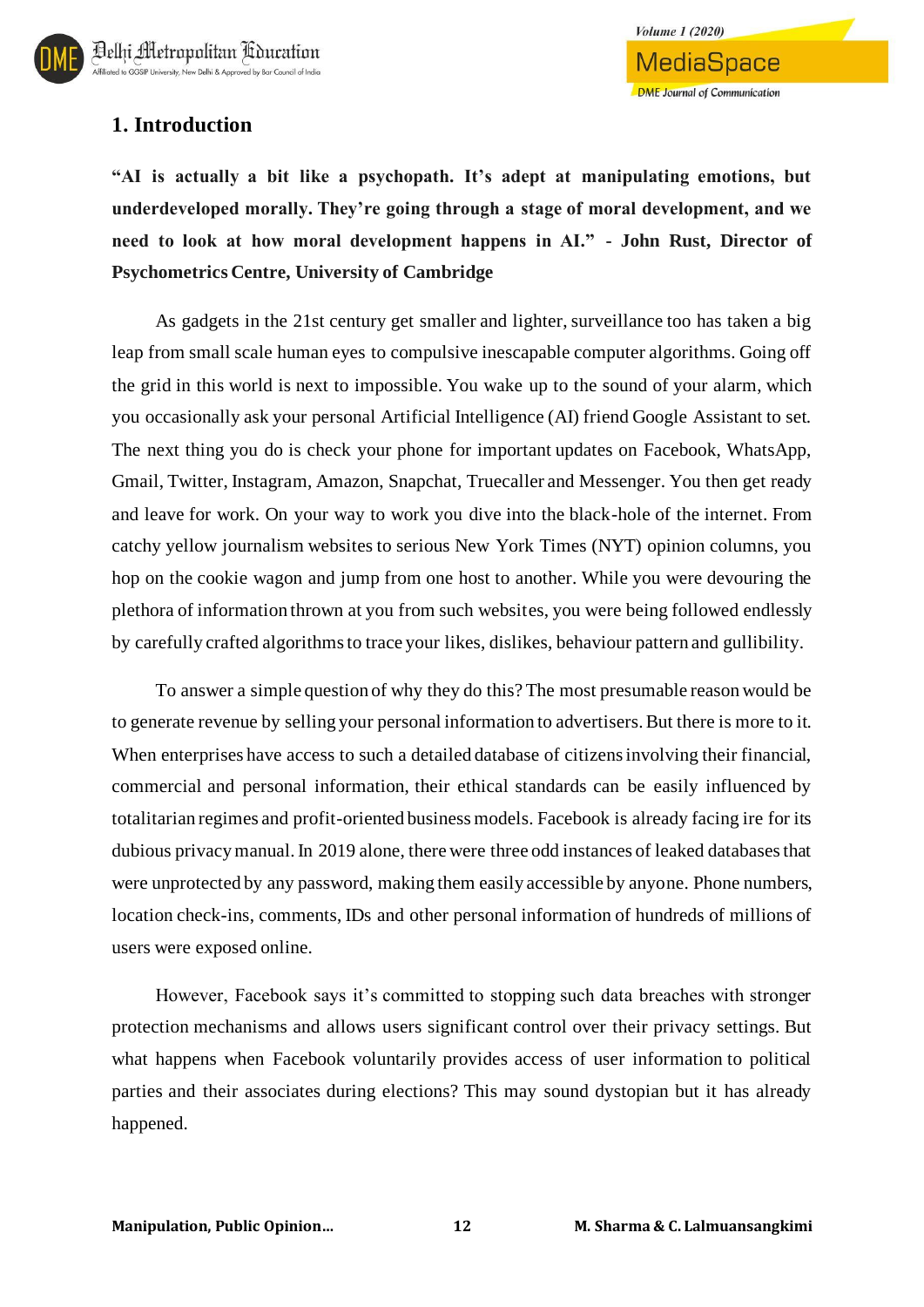# **Volume 1 (2020) MediaSpace DME** Journal of Communication

The Cambridge Analytica scandal sheds light on how personal data can be mined from Facebook to psychologically manipulate voters during elections. While we can argue that this scandal remains an odd nail in the otherwise secure coffin of Facebook atmosphere, there have been multiple studies that highlight how social media troops are hired by political parties to carefully drive voters towards a politician.

India is home to the world's largest democracy with around 900 million eligible voters as of 2019 voters list. In May 2019, these voters geared up to elect their government. As incumbent Narendra Modi made a strong comeback, many researchers found an increase in cyber troop activity on Facebook, just before elections. "Cyber troops" are defined as government or political party actors tasked with manipulating public opinion online (Bradshaw & Howard, 2017). Besides cyber troop activities, increase in fake news and misinformation, disinformation, mal-information, deep fakes, targeted advertisements shared as news, and trolling are also on the rise. But, are we really sure that the state will stop here?

In the age of Internet-of-things, we want smooth interconnectivity between different apps, websites and gadgets. You may not like entering your same Gmail password on your cell phone, laptop and tablet. So, you provide Google access to remembering different passwords for different accounts, making your life simpler but not safer. Every day when you provide access to your contacts, camera, microphone and location, you are allowing the inescapable eye of the algorithm to follow you. In the age of globalization, all these websites and apps share your information to target advertisements catering to your personal needs. But trouble could brew when this lucrative data lands in the hands of an organization with vested interest. For instance, if a Political Party has access to your political opinions, likes and dislikes, it can easily employ the help of automation and AI to manipulate your opinion towards their cause. With sophisticated AI software, they can map and dissect every geographical location to show how many citizens and which communities are in their favour. This can help them target individuals who are against them by analysing their behaviour patterns and political opinions.

This study analyses how political parties can readily mine such data with the help of poor data protection laws, forceful compliance and constant surveillance to manipulate your opinion during elections campaigns. It aims at identifying the methods employed by tech agencies to monitor data and analyses the frequency in which this happens and vulnerability of users to such practices. An attempt is made to establish the level of media literacy among voters in India. It tries to understand and answer why political parties are running elections on the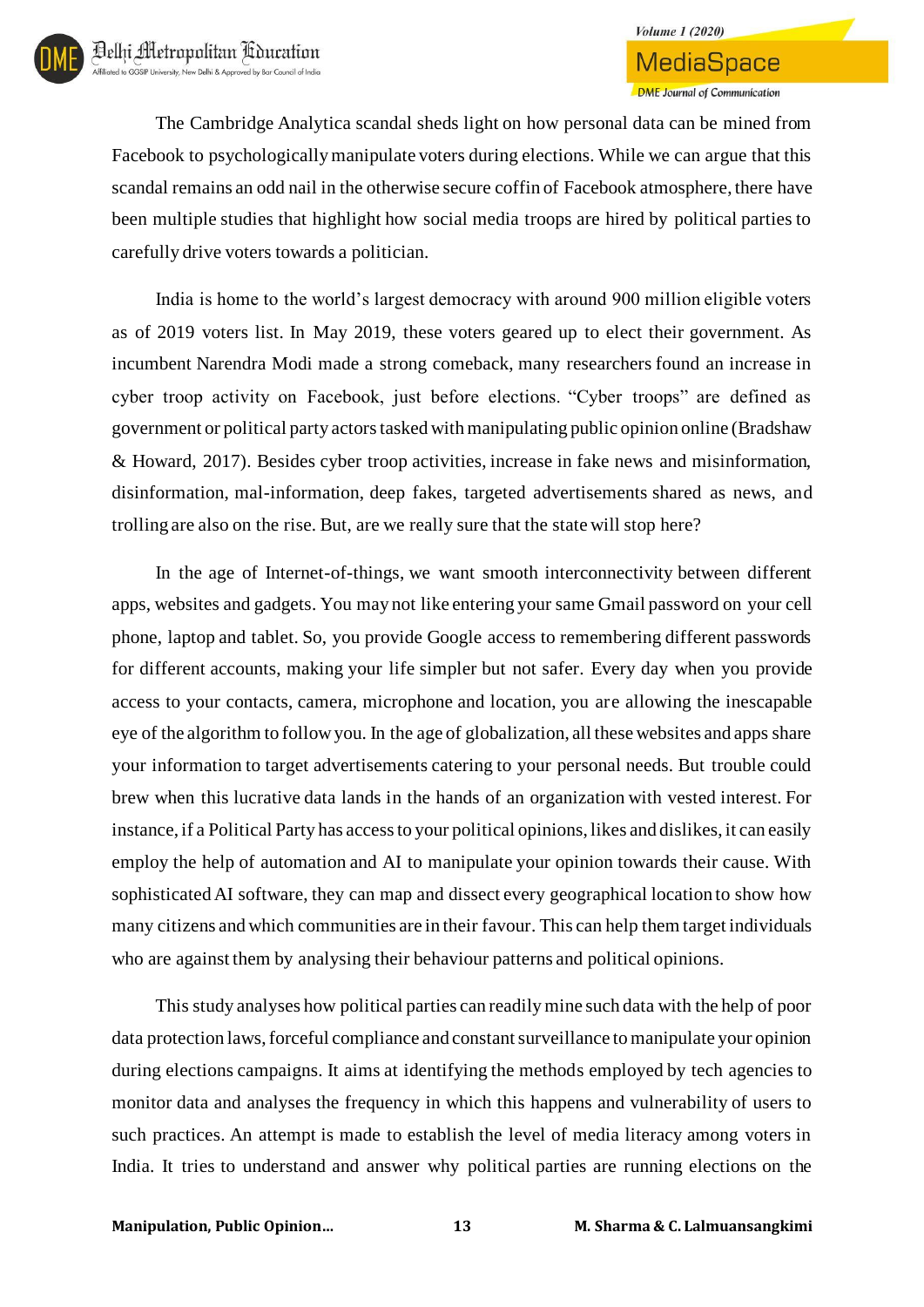

internet and what all they can gain from this media. It also attempts at answering how the commercial and political waves interact on social media while put forward an idea of surveillance and its future.

### **2. Narratives on Rigging of Democratic Game: A Literature Appraisal**

2016 was a big year for democracies. Two countries separated by the Atlantic Ocean geared up to change the course of their future. As Americans voted to elect the next US President, Britain voted to leave the EU, kick-starting the Brexit chaos. These two parallel events joined tails in 2018 when whistle-blower Christopher Wylie revealed about Cambridge Analytica.

Christopher Wylie alleged that Cambridge Analytica, a London based elections consultancy firm, harvested personal data of tens of millions of Americans from Facebook. Britain's Channel 4 News came out with an explosive sting operation featuring firm's CEO Alexander Nix. He was caught on camera admitting they use sex workers, misinformation, bribes and manipulation tactics to help political candidates win. But this was not as shocking as what came next. In the run up to the 2016 Presidential elections, Cambridge created psychographic profile of millions of Americans, which it later used to influence voter's sentiments.

Academic Aleksandr Kogan and his company Global Science Research created an app called "thisisyourdigitallife" in 2014. Users were paid to take a psychological test and the app collected the data through Facebook. It also gathered data on a person's Facebook friends, according to the reports (Meredith, 2018). This data was later sold to Cambridge Analytica.

Christopher Wylie revealed to NYT and the Observer in the UK that the firm created a software to influence voters in America. Wylie claimed the data sold to Cambridge Analytica was then used to develop "psychographic" profiles of people and deliver pro-Trump material to them online (Meredith, 2018). Similar tactics were used by the consultancy to deliver pro-Brexit results. Facebook claimed that even though Kogan's app acquired data legitimately, he violated the terms and conditions when he sold it to a third party. 2016 "Brexit" campaign used a Cambridge Analytica contractor to help skirt election spending limits. The story implicated two senior advisers to Prime Minister Theresa May (Confessore, 2018).

The idea behind Aleksandr Kogan's app was not new. As a professor of psychology at University of Cambridge, he was already aware of the research done by David Stillwell and Michal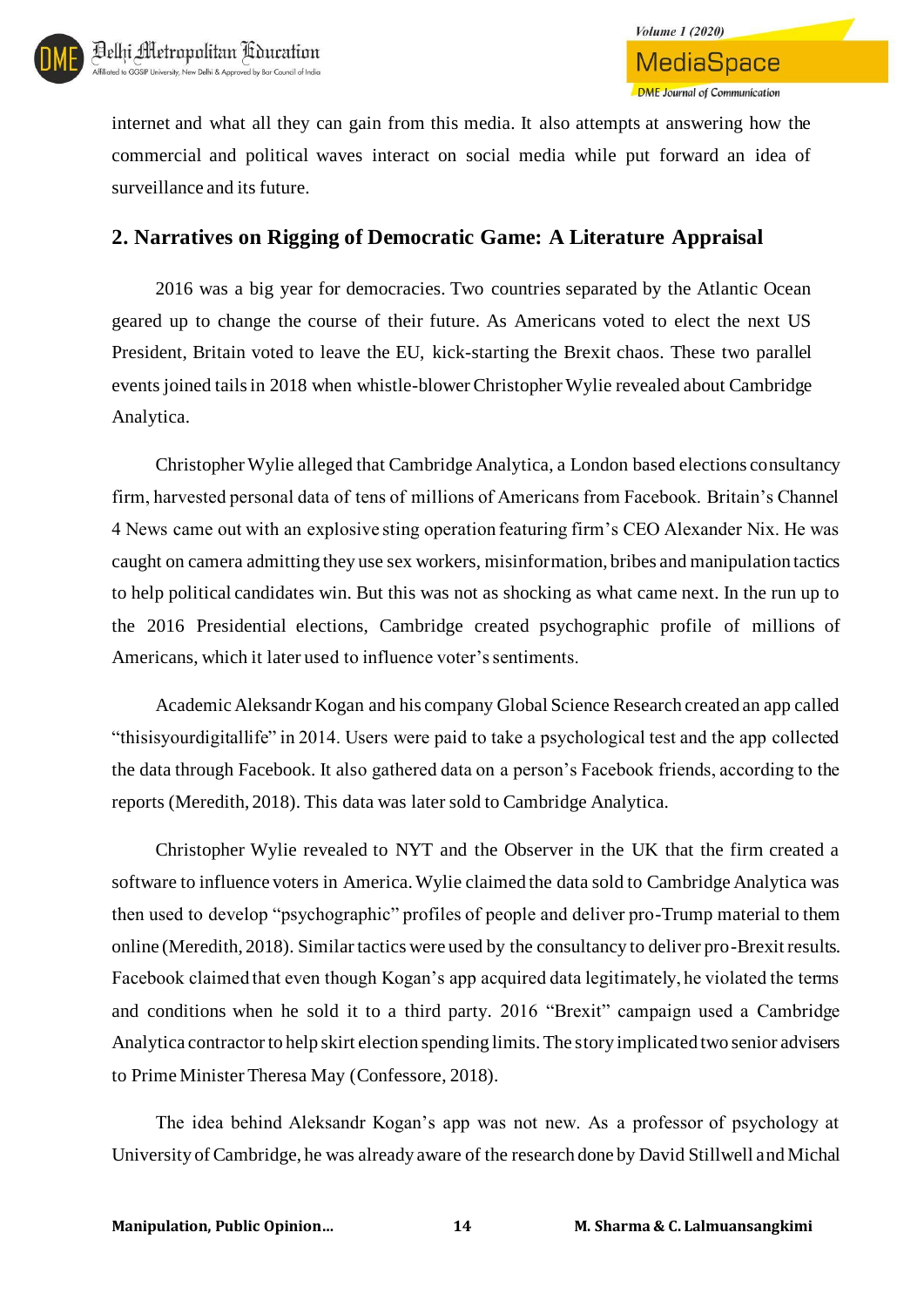Kosinski of the Psychometric centre at the University. In 2013, they came out with a study which predicted behaviour of users accurately using just their Facebook likes.

They show that easily accessible digital records of behaviour, Facebook Likes, can be used to automatically and accurately predict a range of highly sensitive personal attributes including: sexual orientation, ethnicity, religious and political views, personality traits, intelligence, happiness, use of addictive substances, parental separation, age, and gender. The model correctly discriminates between homosexual and heterosexual men in 88% of cases, African Americans and Caucasian Americans in 95% of cases, and between Democrat and Republican in 85% of cases (Michal Konsinski et al., 2013).

#### *If you want to keep a secret, you must also hide it from yourself. -* George Orwell, 1984

Before revelations made in 2013 by Edward Snowden, an ex-National Security Agency (NSA) Contractor, the term Global Surveillance was not mainstream. His documents exploded in the media like an atomic bomb. The Washington Post and The Guardian became the first to publish the top secret documents in July 2013. These reports revealed how NSA and its international allies had a massive surveillance system in place for US and foreign citizens. They used Boundless Informant to visualize large sets of metadata on the internet and telephony data of millions of citizens.

This highlighted how NSA in compliance with intelligence agencies of the UK, Germany, Netherland, Australia, Denmark, France, Italy, Norway, Spain, Switzerland, Singapore and Israel shared and received data on millions of citizens. The documents showed that in more than one surveillance programs, private entities like Facebook, Google, Apple, Microsoft, Verizon Business, Vodafone cable and British Telecommunications were involved as commercial partners.

While surveillance is the biggest of all threats to privacy, when it comes to manipulating your choice, cyber troops are not far behind. As tech companies are working on sophisticated gadgets and software that track you everywhere - extent of which are still not known - cyber troops are more mainstream and established in the cyber swaying industry. India itself is home to political cyber troop that are deployed before elections with only one goal, spread as much misinformation as possible. Even though there has been a significant rise in the miniscule chunk of intellectuals well-versed with this art and thus, are immune, there are millions of unaware citizens in India that fall prey to such propaganda through social media channels like WhatsApp and Facebook.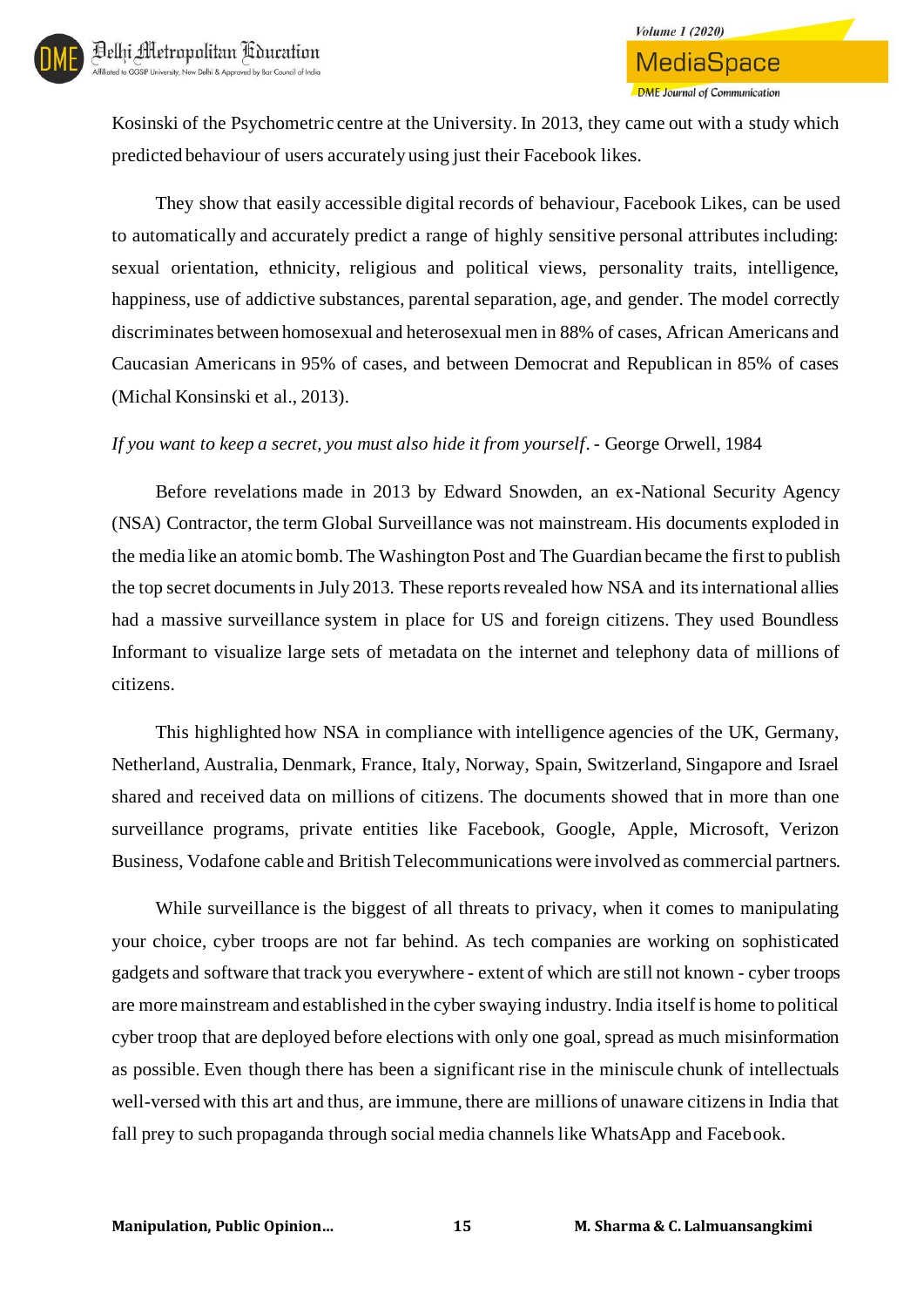## **Volume 1 (2020) MediaSpace DME** Journal of Communication

In the lead-up to the 2019 general election, cyber troop capacity has grown significantly as compared to 2017 in which only few actors were involved in social media manipulation. In the words of Samantha Bradshaw, "Political parties are now working with a wider-range of actors including private firms, volunteer networks, and social media influencers to shape public opinion over social media". "At the same time, more sophisticated and innovative tools are being used to target, tailor, and refine messaging strategies including data analytics, targeted advertisements, and automation on platforms such as WhatsApp" she added. (Samantha Bradshaw, 2019, p.1).

Samantha Bradshaw further said, "Political parties in India have also been known to work with private firms." Whistle-blower Christopher Wylie also revealed that Cambridge Analytica "worked extensively in India". "The Indian IT firm Silver Touch was responsible for building Modi's NaMo app, and was linked to fake Facebook accounts" said Samantha Bradshaw (Samantha Bradshaw, 2019, p.2).

Besides cyber troops, political parties employ automation, data analytics and trolling to boost their status. Quartz India report pointed out that as a way to better target their messages, political parties are, nowadays, employing data analytics to help them create groups based on demographic and socio-economic factors. (Singh, 2019).

The Quartz India report added how easy it is for analysts to gather a person's detail personal information such as name, age, parents' name, address and voter ID number from publicly made available electoral roll information. "In many large states of India, such as Uttar Pradesh and Bihar, the caste of over 70% of people can be determined simply by analysing their names" the report explained (Singh, 2019). Parties can gather all this information, including phone numbers and socio-economic status through publicly available data like land records, BPL list, NSSO surveys, electricity bills etc.

### **3. The Orwellian State…?**

*"Every day those two plus billion people pour into Facebook's servers live documentaries of their lives and the lives of those around them….haring with the company their most intimate and dangerous secrets for it to do as it sees fit"* – Kalev Leetaru (Forbes Journalist for AI and Big Data)

Facial recognition software for surveillance systems across the world is not uncommon. Tech giant Facebook has earlier proposed services to businesses where it can offer an enormous database of pictures from the networking site to facilitate smoother functioning of facial recognition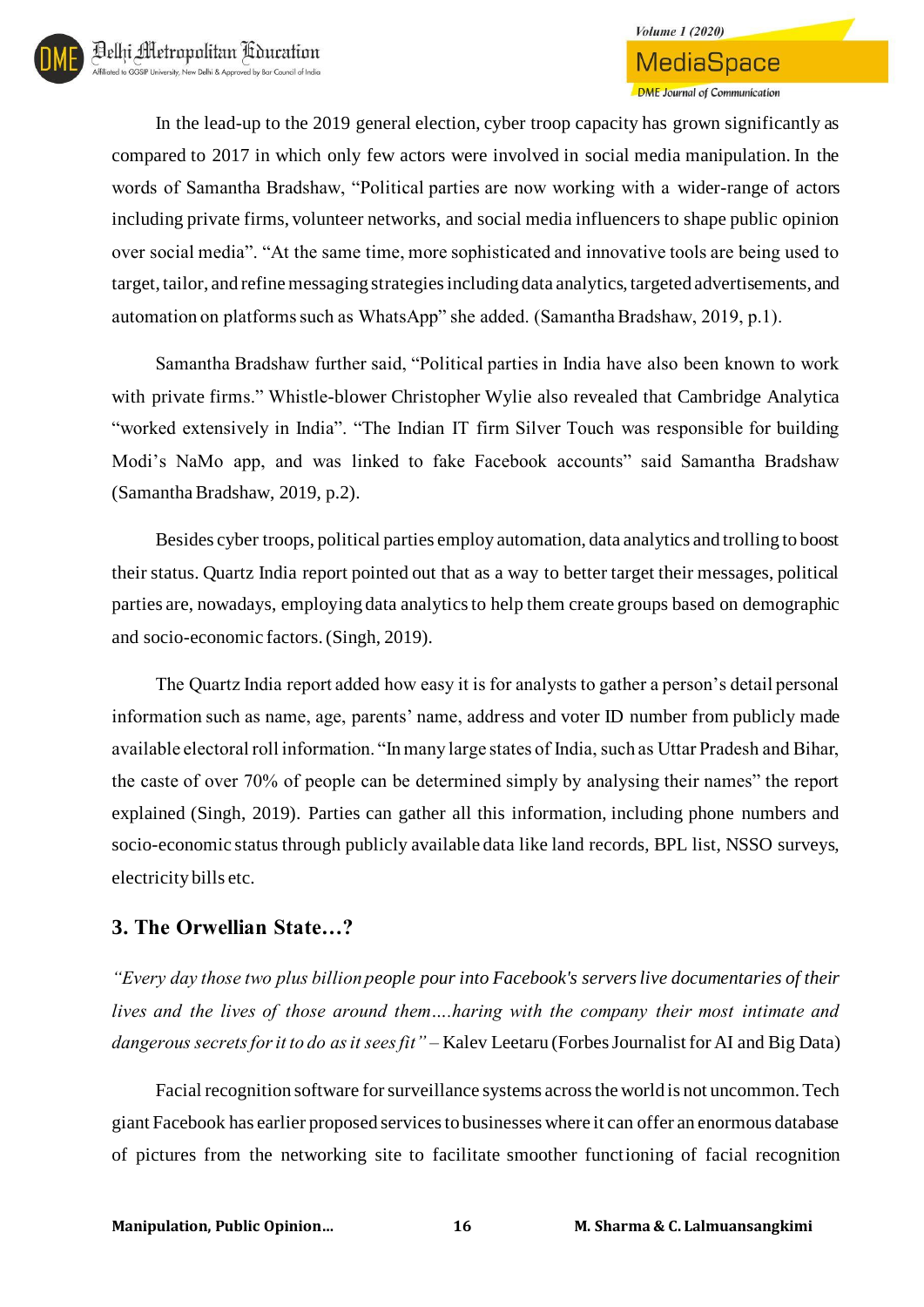

**DME** Journal of Communication

software. Every picture you upload or every time you or your friends tag you in picture, you are making yourself vulnerable to all these software that can recognize you on streets by using an algorithm.

An article titled '*Facebook's Automated Ad Labels Plus Facial Recognition: The Real-Life Minority Report?'* on Forbes.com written by Kalev Leetaru said, "One patent application envisions Facebook selling a commercial service to retail companies to hook into their surveillance camera networks to perform facial recognition on every person walking through their stores, connecting them both to their real name and to every data point Facebook has about their interests." He further added, "The patent further envisions using all of Facebook's information about that user and their friends to assign a "trust" score to each shopper that would be used to determine how they are treated in the store and what security measures might confront them" (Leetaru, 2018).

To explain the competency of Facebook to carry out tracking, Kaley Leetaru used a country where homosexuality warrants death penalty as an example and wrote, "Facebook will hoover up every data point it can acquire about you and watch your every move to guess your sexual orientation and provide that as a label on your account, ready for your government to issue a legal request to Facebook to get your name and arrest you" (Leetaru, 2018).

Distance between the present and such dystopian scenarios is smaller than we can imagine. With access to our name, number, political preference, likes, dislikes and, sexual and mental orientations, it's not hard to imagine a global surveillance and intelligence network that can be dangerous not only for dissent but for mental and physical freedom of an individual as well.

Imagine a situation where you are randomly discussing a French Press coffee maker with your colleagues. At night when you decide to cosy up in your bed and begin an endless swiping exercise on social media, an innocent advertisement pops up. But it's not any ordinary advertisement. It proudly displays the same French Press you were discussing about. However, this advertisement will tell you that you are a lucky customer as it comes at half the store bought price from Amazon. Spooky, isn't it? But we don't have to imagine this situation as we've suffered this invasion multiple times.

When Silicon Valley came up with personal AI assistants like Google, Alexa, Cortana and Siri, consumers were thrilled. It's fun to say Hey Google! wake me up in an hour. What we didn't anticipate was what if turns on by itself and starts listening to our conversations. To use an AI assistant, you have to give away access to your contacts, microphone, location and camera. Hidden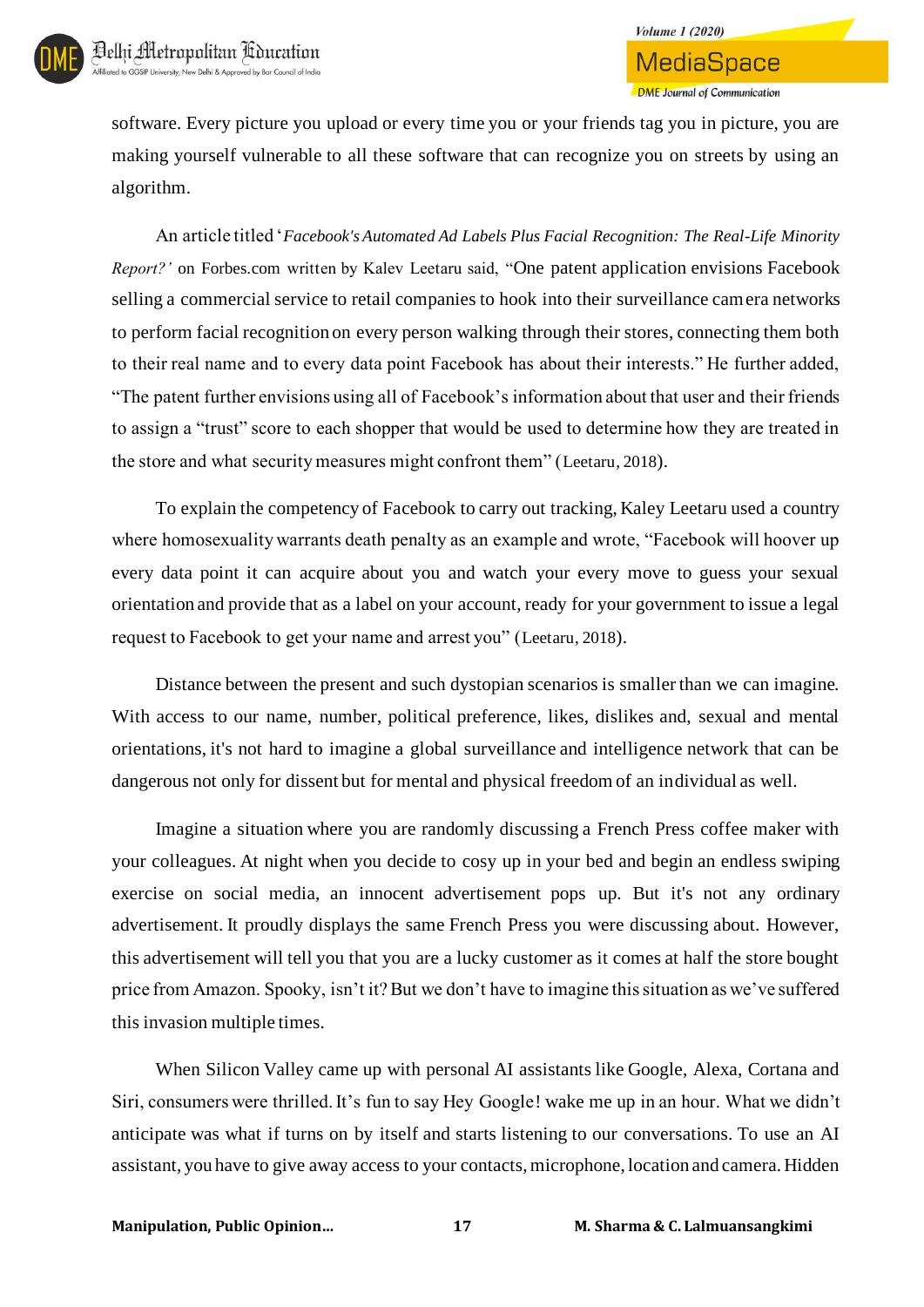

away in their terms and conditions, that you agreed to in a jiffy, is a clause that gives them permission to use your voice to train the assistant. Although, how can you be sure that's all the company will do with your voice and thoughts?

Tech companies wanted their products to be flawless. They envisioned a device so smart that it can identify dialects, cultural idiosyncrasies, emotions, mood and cravings. To help build a system this intelligent, they started employing low-paid temps to transcribe voice recordings from Google Home, Echo's Alexa and Siri. "So-called smart devices inarguably depend on thousands of low-paid humans who annotate sound snippets so tech companies can upgrade their electronic ears; our faintest whispers have become one of their most valuable datasets" (Carr et.al, 2019).

Carr et.al explained, "In 2015, the same year Apple Chief Executive Officer Tim Cook called privacy a 'fundamental human right', Apple's machines were processing more than a billion requests a week. By then, users could turn on a feature so they no longer had to push a button on the iPhone to activate the voice assistant; it was always listening." While elucidating on user agreement legalese, the article clarify Apple's intention to record data solely for the purpose of improving Siri, but it did not mention that fellow humans might listen (Carr et.al, 2019). There have been instances where voice recordings were initiated accidently by a kid and his parent private conversations get recorded. Kids reading out credit card numbers, house addresses, phone numbers and other private information can be recorded by your smart speaker. This will eventually be transcribed by a human who can misuse this. But scarier than this is the idea of it landing in the hands of the government.

Unlike Cambridge Analytica's psychoanalysis trick, this is more accurate and efficient in recognizing who favours which political party. When Silicon Valley is listening to everything you say, every confession, thought, preference, allegiance, likes and dislikes can be used against you in mysterious ways. "The risks of inadvertent recording grew along with the use cases" said Mike Bastian, a former principal research scientist on the Siri team who left Apple in 2019. "The Apple Watch's "raise to speak" feature, which automatically activates Siri when it detects a wearer's wrist being lifted, as especially dicey. There was a high false positive rate" the article further said (Carr et.al, 2019).

We know that Google saves our location when we open location on our smartphones to use Maps. But what most of us are unaware of is that it also tracks you wherever you go with your smartphone, whether you use any Google service/apps or not. This setting called 'Location History' is always on by default. On your Google account it is described as, 'Saves where you go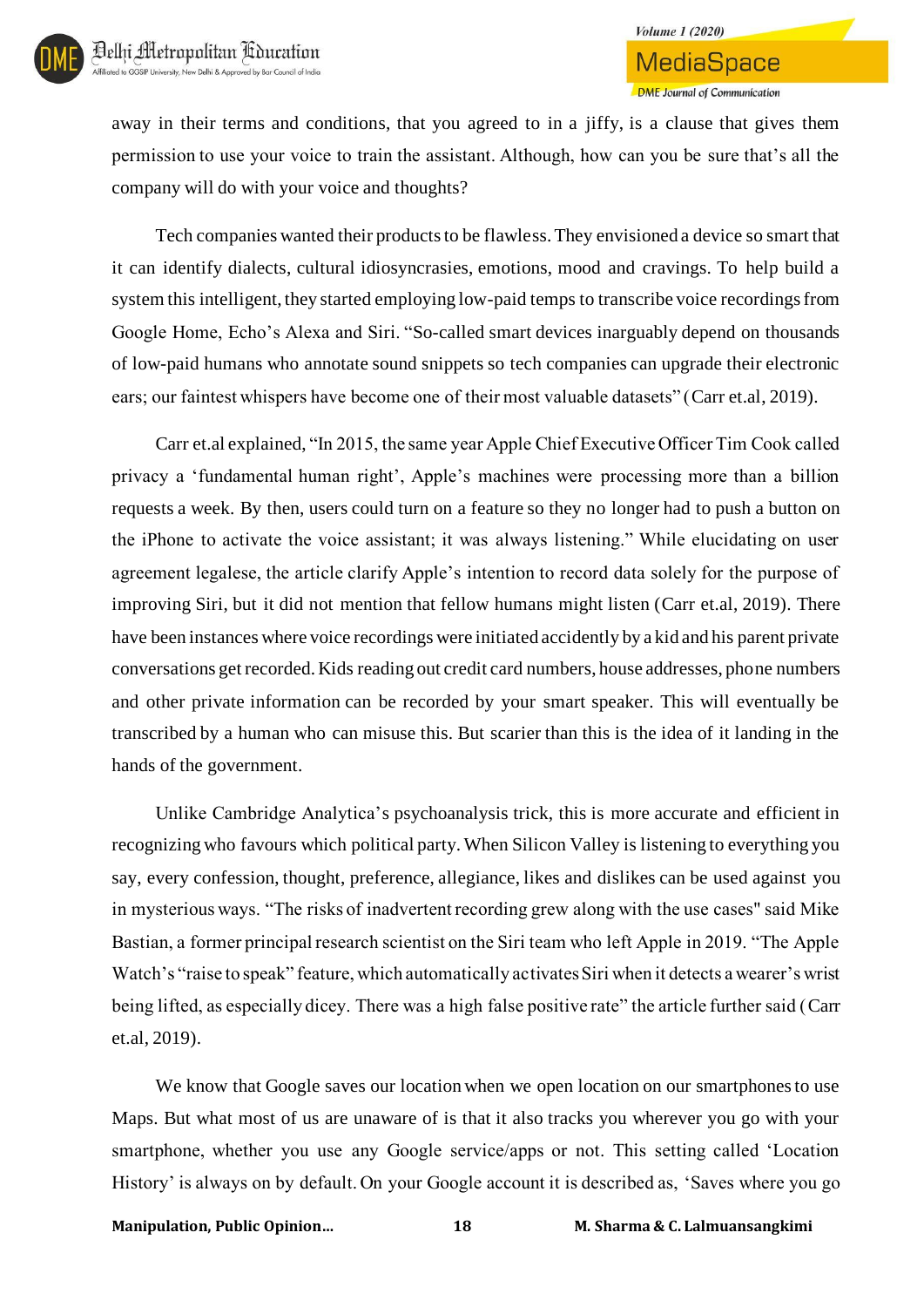# **Volume 1 (2020) MediaSpace DMF** Journal of Communication

with your devices, even when you aren't using a specific Google service, to give you personalized maps, recommendations based on places you've visited, and more'.

This is the reason why you get a pop-up for review when you visit a new place even when the location of your device is off. If you have a curious and conscious mind, a simple search will direct you to forums that can give you information on how to turn the setting off and its repercussions. However, an investigative story by AP news shows how Google continues to store your location data even after you turn location history off.

This deceptive privacy setting is found just above location history on your Google account. It is called 'Web and App activity' and it is described as, "Saves your activity on Google sites and apps, including associated info like location, to give you faster searches, better recommendations, and more personalized experiences in Maps, Search, and other Google services." Given how it's placed right above location history, many users thought that both are not aware that their location will still be tracked unless both are off. In its defence, Google claims that a disclaimer informs them before pausing location history but as a user, it is hard to find that hidden inference in sugarcoated words of enhancing user experience.

Every new app on the phone brings with it a new set of trackers. Websites track and monitor your every move with the help of cookies. These little bugs know where you've been and what you like. Tech companies rely on them heavily to ease internet browsing experience and improve their targeted advertising strategy. The terms and conditions pop-up that we promptly agree to, entails a wide range of permissions that monitor your phone's battery, your IP address, name, location, camera and microphone. The ambiguity in the text has led to shocking ramifications.

Companies across all sectors now rely on your personal data to boost their profits. This can be sometimes direct and mostly indirect. What if a company wants you to wear a Fitbit and give them your health data so they can analyse your profile? To explain this, Ingraham wrote, "John Hancock Life Insurance Company made a splash…with the news that all its policies would….let the company track your fitness — via either a website or an app, or through the use of a fitness tracker like an Apple Watch or Fitbit." The more active people are, the more their insurance premiums go down (Ingraham, 2018).

Or if cab services start exploiting your battery data to jack up the prices of cab rides right when you desperately need the service? Withnall in his Article 'Uber knows when your Phone is running out of Battery' wrote, "Uber knows when the battery on your phone is running low – and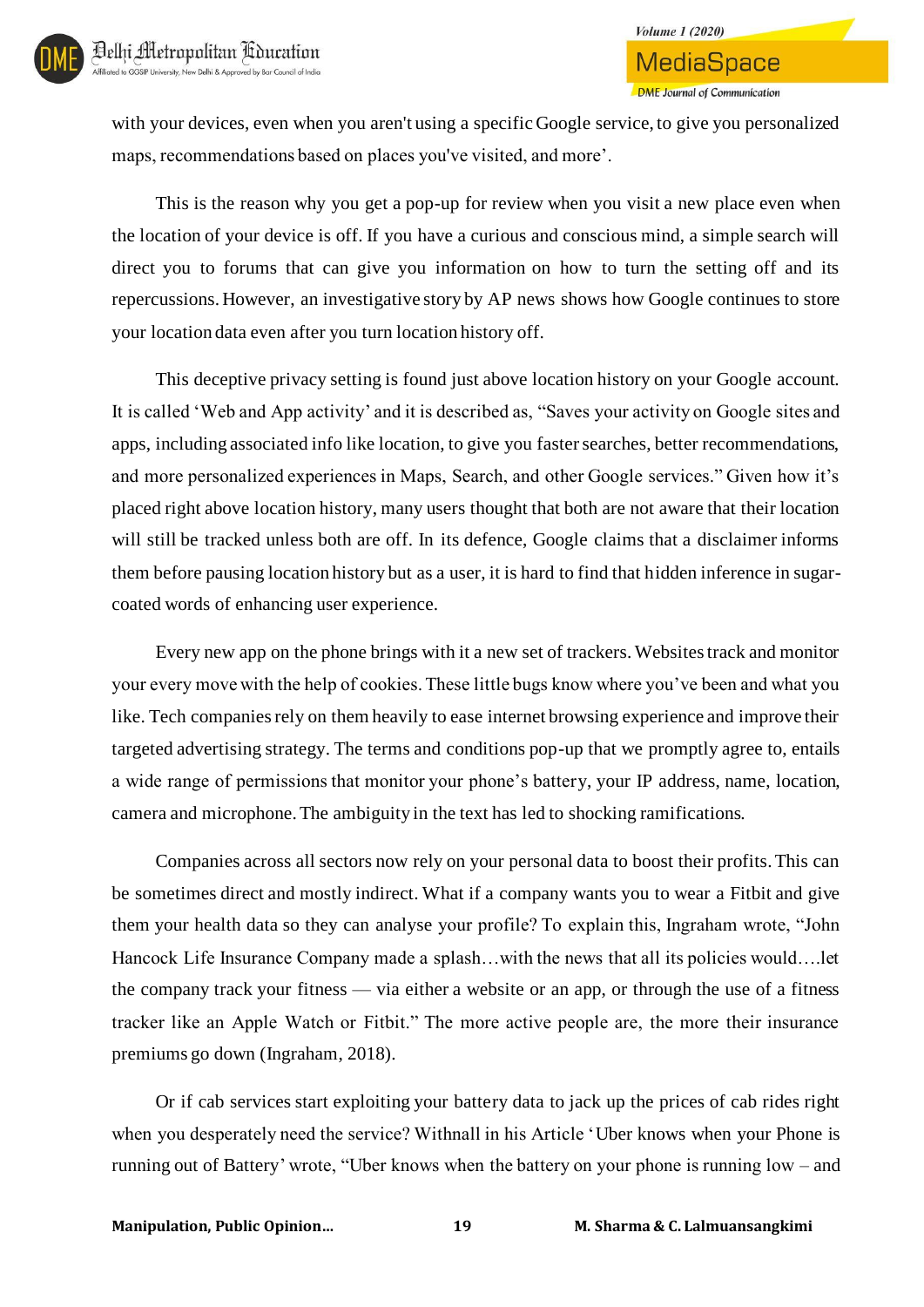

that you are more likely to pay higher "surge" prices for a car as a result." "Uber knows whether a user is on low battery because the app needs to use that information to go into power saving mode" he added. (Withnall, 2016). Amazon's AI Alexa can predict your mood based on what you've ordered for dinner or the songs you play. Company is already working on its social cues to predict your feelings based on your voice and command.

Facial recognition software is now smarter and cheaper (less than \$100 on Amazon), making it a delectable technique for surveillance. Using just a simple software and footage from public web cameras, a team from NYT could identify a stranger through his social media profile. The fact that your images on publicly available identifications like, Driver's license, Aadhar card, Pan Card, Facebook and other social media profiles can land you in a bottomless pit of databases for anyone to exploit, is alarming.

When lawmakers and tech companies resonate with each other, no matter how different their goals may be, the scope of truth and free choice is very limited. As we have seen how they exploit our deepest desires to our most desperate needs, all this information is carefully stored in the form of databases and profiles that governments can access to influence your democratic rights. Though tech companies have the right to use this data for advertising, nothing is said about a secondary deal with the government. While Facebook claims Cambridge Analytica scandal was an extraordinary case, with the level of surveillance and the frequency of leaks, their assurance is not very reassuring.

#### **4. Critical Appraisal of Research Methodology**

Accessing the psychological traits of consumers has become relatively easy for Silicon Valley. In contrast, citizens are yet to fully understand the extent and consequences of this serpentine tracking. To analyse the awareness of voters consuming large swathes of data, a quantitative approach was employed. Poor media literacy is the biggest nail in the coffin of surveillance and manipulation. When citizens are not aware of terms like Filter Bubble and selective targeting, they can easily fall prey to hidden propaganda and illegal data transfers.

Using Google forms, a questionnaire was circulated randomly to people who were eligible to vote by 2019. The form was not demographically restricted and anyone with access to social media and an interest in current affairs was encouraged to participate. Questions were basic and obvious to invite people from different backgrounds as volunteers. Starting with name, age and occupation, questions went on to access their knowledge about terms like propaganda, Filter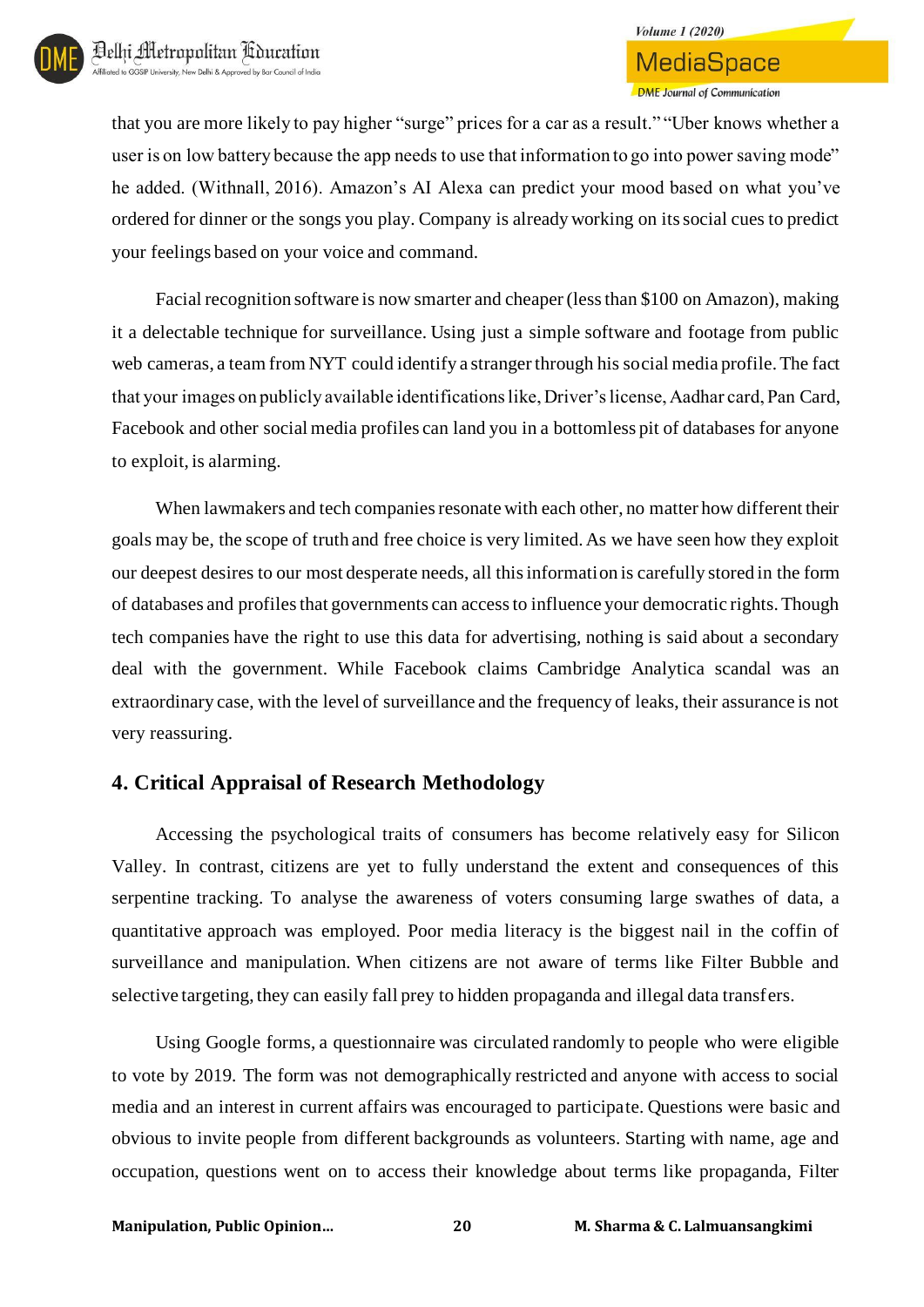# **MediaSpace DMF** Journal of Communication

**Volume 1 (2020)** 

Bubble, preferred social media channel, fake news and misinformation. Responses were statistically analysed to provide a general overview of media literacy in eligible voters across India.

There were no descriptive questions. That increased the chance of concealment on the part of respondents. To tackle that, another option 'maybe' was added next to yes and no. Three similar questions like, 'can you identify a legal advertising message from propaganda?', 'did you encounter post/videos that influenced your vote to a certain extent?' and 'can you differentiate between fake/misinformation and actual news?' were posed to filter out candidates who seemed unsure or lied on any of these.

Besides quantitative questionnaire, qualitative data was drawn from valid discussions and informal interviews for the purpose of analysing some points and establishing relevance. This research is very fluid in its context and tries to report things that have already happened with equal importance and urgency.

### **5. Interpretations**

Through a randomized quantitative survey, thisstudy finds that media literacy is poor among eligible voters of India. Voters between age group 18-30 constituted 60% of the survey while only 2% were above 60. Around 50% were students and 60% voted recently in either Assembly or Parliamentary elections. When asked whether they can identify a legal political advertisement from a propaganda message, 50% picked yes, while 14% chose no and 36% maybe. Similar traits were visible for questions related to identification of fake news or misinformation from real news. 51% opted for yes and only 6% said no. However, 43% chose maybe, suggesting that they are not aware of tipping points associated with fake news.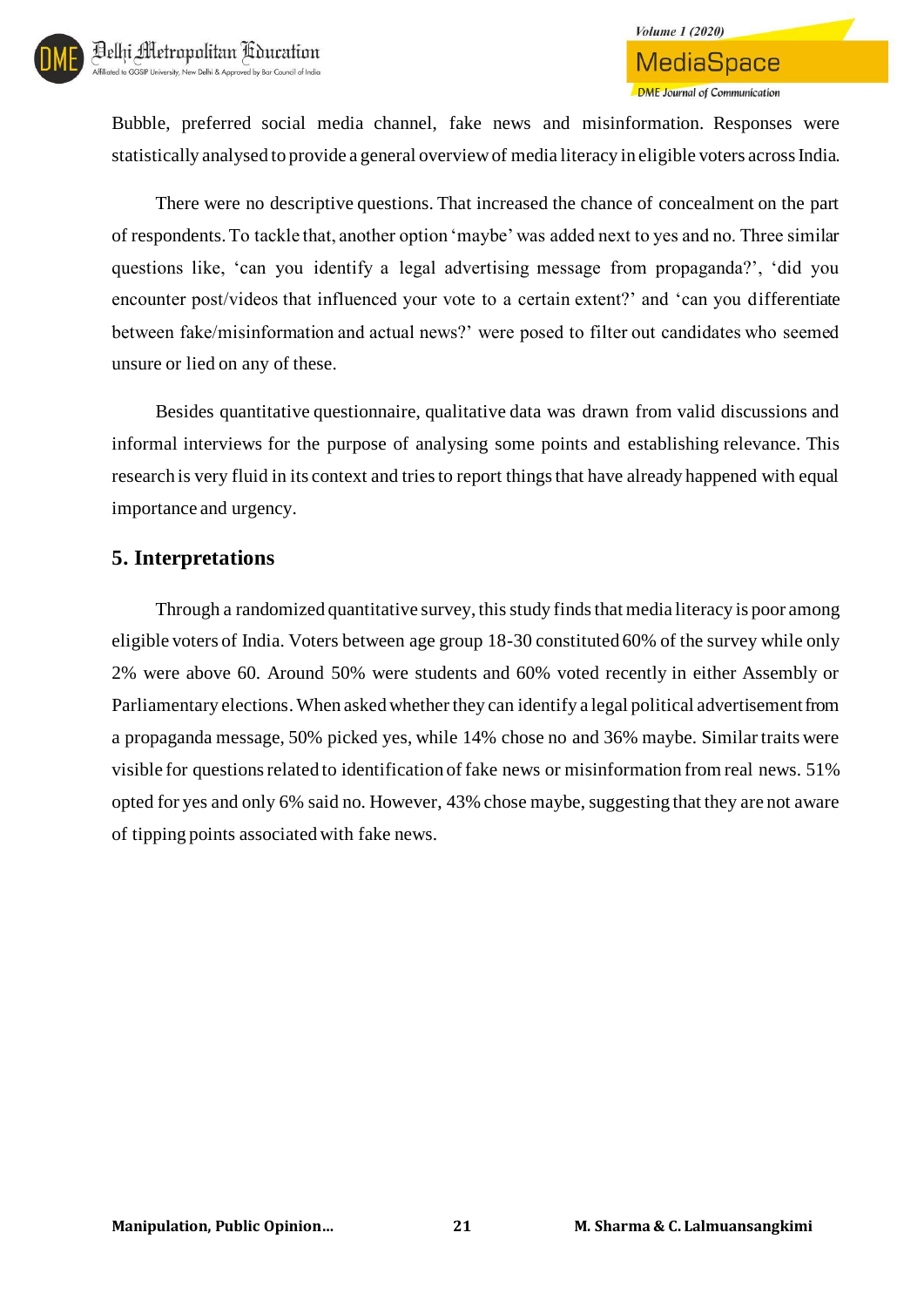

MediaSpace

**DME** Journal of Communication





#### **Figure 1: Media Literacy among eligible voters in India**

#### **Source: Primary Data**

More than 70% encountered political advertisements but only 16% confessed that they saw posts/videos that influenced their votes. 19% were not sure and 65% said their votes were not influenced by social media posts. These numbers show that media literacy is not bad in our country but the next question proves this wrong. Around 70% of the participants were completely unaware of the concept of Filter Bubble. This concept is responsible for what appears on your wall and thus affects your opinions and ideologies. When consumers claim ignorance against social media strategies, they lose the argument of free choice. If they are not aware of the reason why their Facebook wall appears like an ideological supplement, they might think that their political choice is a free will, although, often it's not.

This survey shows that media literacy in India is still significantly poor. Tech companies are consistently utilising loopholes to gather data on users and help advertisers build profile-oriented ads. There have been cases where governments have used these profiles to infiltrate political affiliations and disseminate propaganda. When nearly half of the participants cannot differentiate between fake news and real news, their free will can be easily steered to any direction preferred by the algorithm.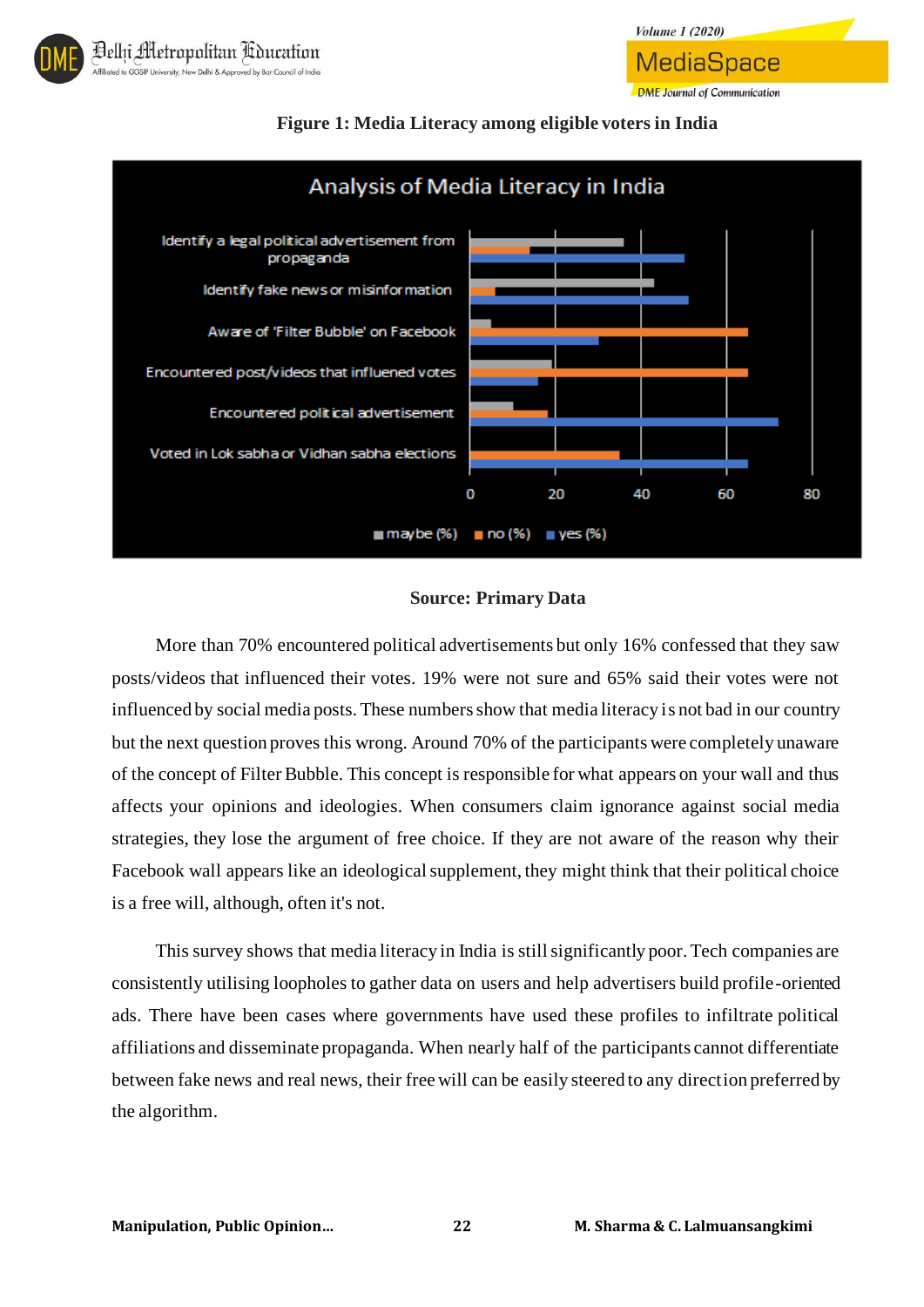

#### **6. Analysis: Elections of the Future**

Governments across the world are already purchasing commercially available data for law enforcement activities. Apps on your smartphone can access your location in the background even when you're not using it. This default setting needs to be changed manually to 'only when using the app'. When governments have access to your tracks and personal choices, it's easier for them to target your soft spot. These apps collect and share all sorts of data on users. Right from your ovulation cycle to your preferred political party, all your favourite apps are on the same page when it comes to data harvesting. This data is shared and bought by Data Brokers for advertisers, agencies and governments. Silicon Valley claims that data collected by apps on an individual is dismembered and sold separately but experts suggest that when all transactions occur on the same level, it's easier for an algorithm to reassemble the bits and pieces.

Algorithms on Facebook can make remarkably accurate predictions about your likes, dislikes, nature of relationships with friends, political affiliations, personal quirks and habits based on what you see, post, like and comment while using the app. Now imagine this data ending up with the data analytics team of a political party.

In the words of Vaidhyanathan, "Facebook allowed Donald Trump to target advertisements at voters in select states with remarkable precision. In some cases, Facebook Ads were meant to dissuade potential Clinton voters." The Trump team also cautiously tailored and tested Facebook Ads to motivate small segments of potential Trump voters so they might show up at the polls. It worked (Vaidhyanathan, 2018, P. 149).

The Cambridge Analytica scandal highlighted the extent to which psychographics can harm the integrity of democracy. But there is no formal law against the practice. How you source the data predicts how legal your analysis is. You can employ a hacker to illegally steal data on millions of users. Or, you can purchase data from data brokers. You can also hire a political data analytics firm like Cambridge to do the dirty job for you. In any scenario, users will be exposed to Ads that can manipulate and exploit their free choice.

#### **6.1 Can a law protect our privacy?**

It must be noted that there is no guarantee that a law will save consumers from political and commercial surveillance. Indian government's Personal Data Protection Bill, 2019 tabled in the Indian Parliament has been criticized for possible discrepancies that a bill meant to protect consumer data can only benefit tech giants and governments. While the bill focuses on consent,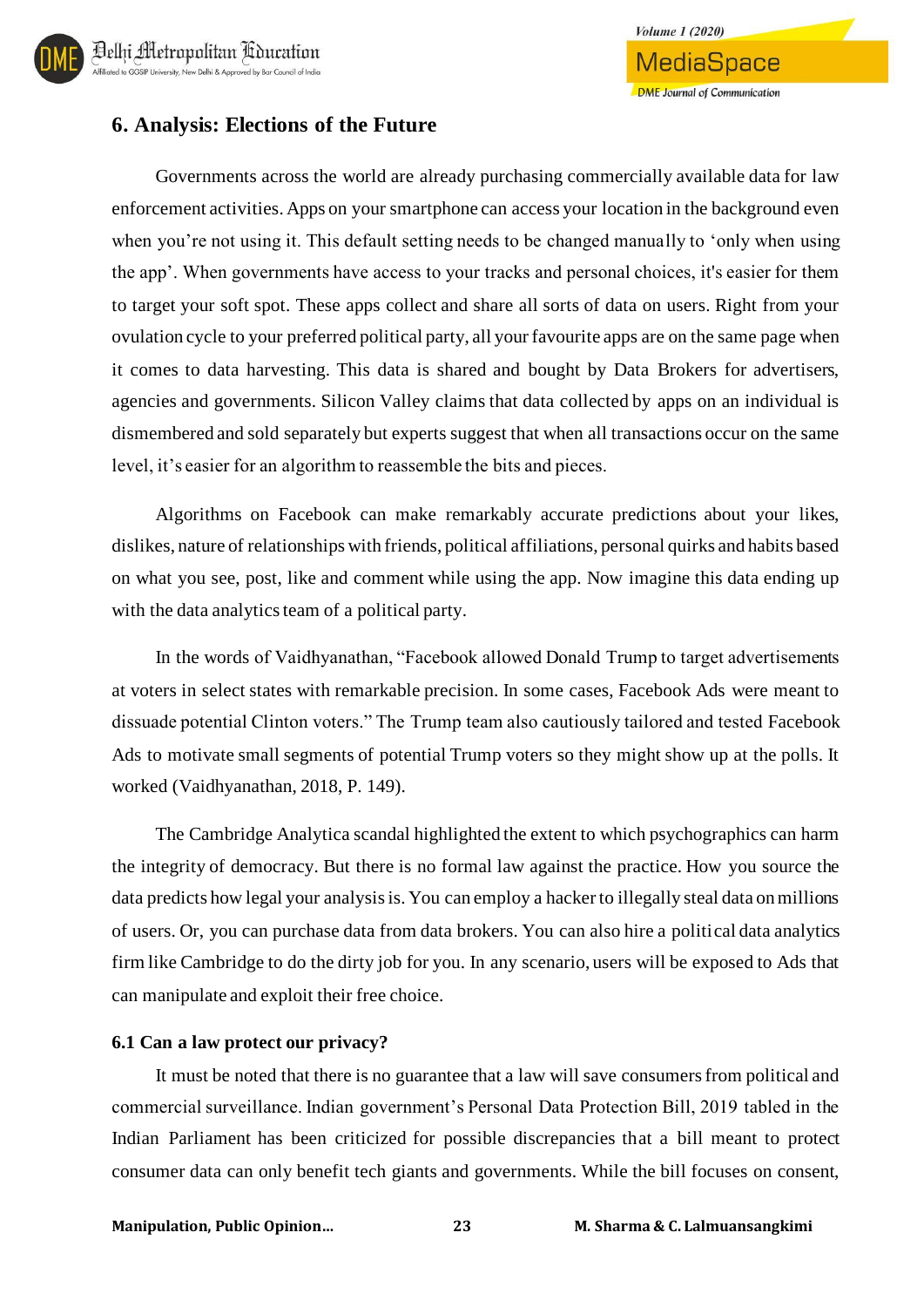limits the use of personal data and promotes data localisation, the loopholes in its structure, some said it provides sweeping powers to central government. "Its execution will be tricky and result might be disappointing", they added. Following is an analysis as to why experts are not optimistic with this 'progressive' step in 3 simple points:

- a. Much of the complexities concerning the law are left for the Data Protection Authority of India (will be formed after the bill becomes law) to formulate. This includes definition of critical personal data and establishing the lawful, clear and specific purpose for which personal data can be processed. Until instructions and definitions are clarified, the extents to which our data will be protected will remain unknown.
- b. Section 35 of the bill grants central government authority to exempt government agencies from its implementation. It also allows them to surpass all safeguards in matters related to security of the state. Governments can process personal data without consent for providing benefits and legal matters.
- c. Social media intermediaries will have to abide by its mechanism and ensure explicitly that consent is taken while processing sensitive data. While this seems like a good move, the Intermediaries Guidelines rule issued in 2018 leaves little room for independence from the government. These intermediaries will be obligated to remove any type of content hosted on their portals, if deemed unfit or unlawful by the government, within 24 hours. Besides providing assistance to the state in matters of unlawful content, they need to deploy automated tools for detecting such posts.

Some argue that the bill talks about explicit consent, grievance redressal mechanisms and empowers consumers to edit, remove, track or opt out of data tracking. However, in a country like India, where media and digital literacy is exceptionally low, these mechanisms will bear no fruit. This, if tied to state-sponsored psycho-surveillance, can easily give birth to Cambridge Analytica 2.0.

You can claim that even after such interferences with the mind and social media profiles, one can execute their 'free will' and avoid manipulation but scientists argue that free choice is just a manifestation of our liberal theory. Harari explained the reason why some prefer voting for the Conservatives rather than the Labour party. He said that he did not choose any of these wishes. And, he felt a particular wish welling up within him as "this is the feeling created by the biochemical process in my brain." "In the paddington of my brain, I might be compelled to embark on a particular train of reasoning by deterministic processes, or I might hop on at random. But I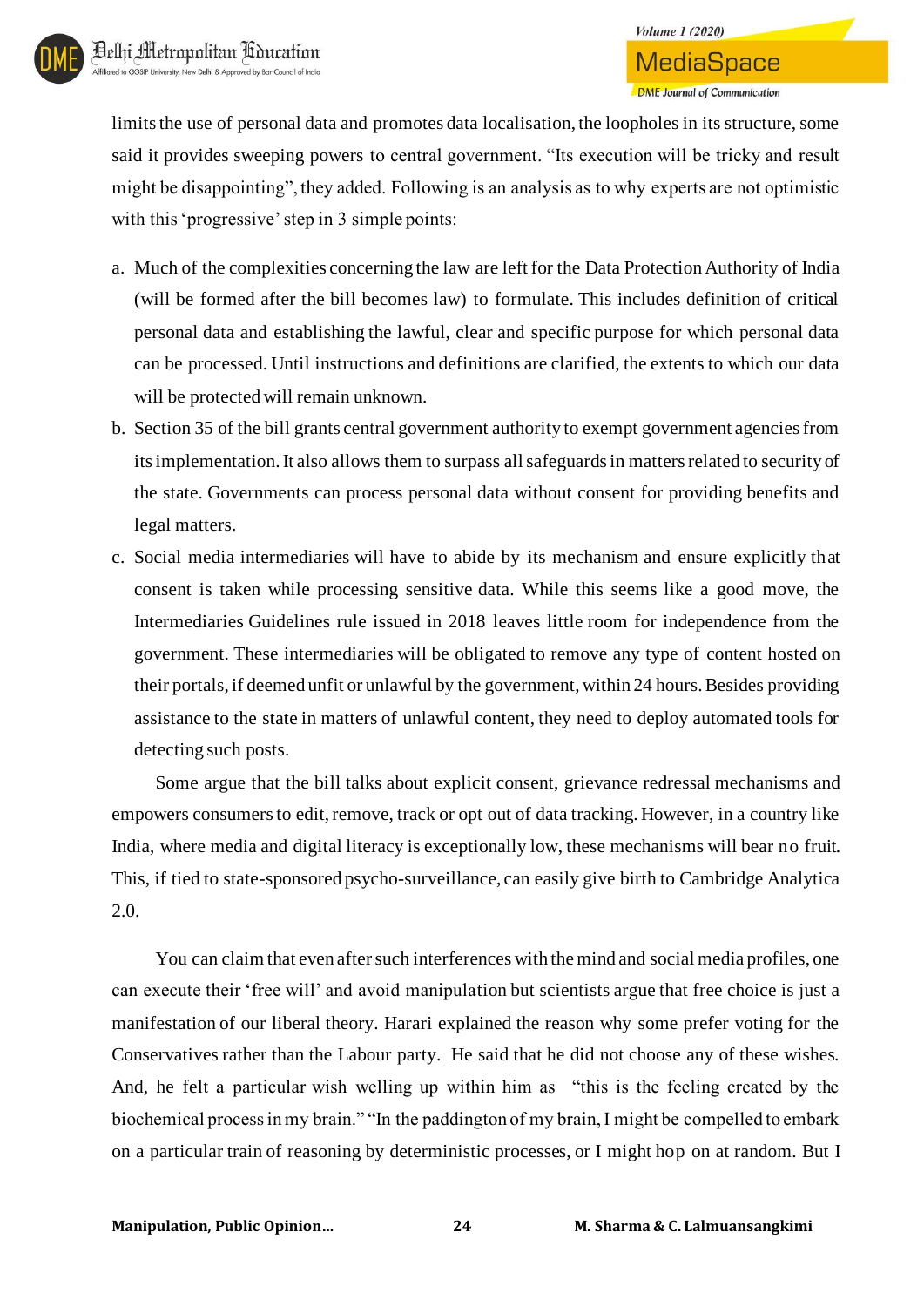don't freely choose to think those thoughts that will make me vote Conservative," she added. (Harari, 2017, p. 330-331).

So, if you like a particular political party and use a smartphone, there can be chances that you prefer that party because of its presence in your life. In the background, that party might be using your likes and dislikes, contacts, personal interests and location data to target pro-party ads while completely alienating you from dissent and opposition.

### **7. Conclusion**

Innovations in elections are already troubling the level playing field in India. Political stalwarts are using apps, social media giants and algorithms to rig the liberal game. From Congress leader Bhavya Bishnoi's android app to BJP leader Manoj Tiwari's use of deep fake technology to target multilingual population, campaigns are crossing innovation barriers and privacy barriers to strike deep into the minds of voters. Attacks like using Pegasus snoopware on WhatsApp and Google's disclosure about spying activity by government-backed hackers are growing in numbers. When the richest man's phone can succumb to data theft, we are not left with much hope of safe cyber practices.

Even without such attacks, governments are capable of curating smart tools using commercially available surveillance data, courtesy of Artificial Intelligence. With weaker laws, our love for social media, Silicon Valley's dependence on our interests and growing interest of the government in digital gold, one can expect the political hustle to completely shift on cell phones and laptops. While you connect your smart watch to your smart TV, ask Alexa to share some international news and reorder your favourite coffee, a giant pervasive army of algorithms and state-sponsored infiltration programs are working day and night to map your social-graphs. Why? For advertisers it means more money and for politicians it means more years.

For a coherent and symbiotic relationship, both variables have to move in sync. But, while governments are utilizing the power of technology, consumers are lagging far behind in shielding themselves from its misuse. When one variable takes a giant leap of faith and other continues to undermine its consequences, it is no longer a symbiotic association. For former, it's all jingles and mammoth-sized profits, for latter, it's a deal that makes the Orwellian state sound less shocking.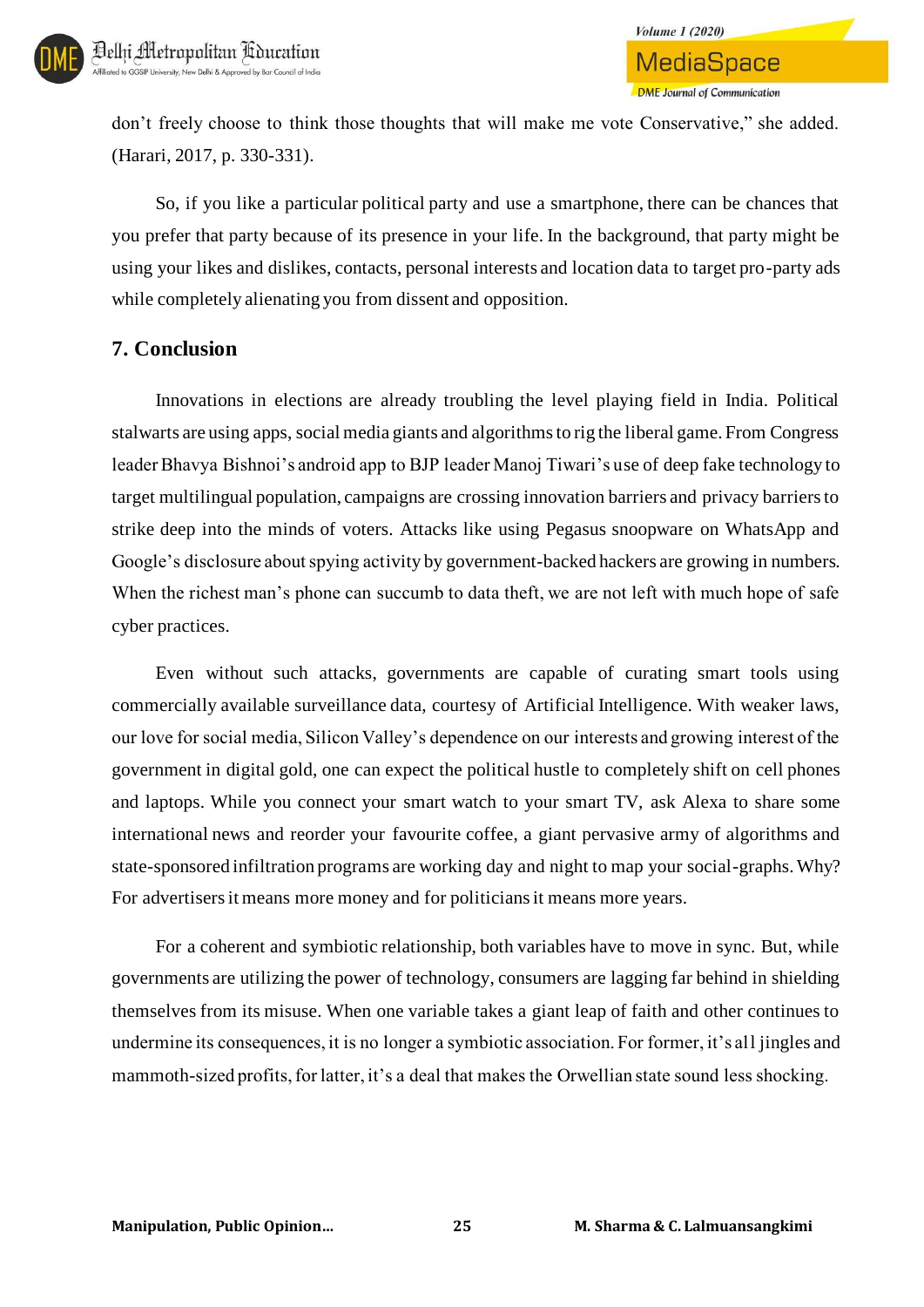

# **References**

Bradshaw, Samantha & Philip N., Howard (2017). *Troops, Trolls and Troublemakers: A Global Inventory of Organized Social Media Manipulation*. Accessed from https://comprop.oii.ox.ac.uk/ research/troops-trolls-and-trouble-makers-a-global-inventoryof-organized-social-media-manipulation/

Campbell-Smith, Ualan & Bradshaw, Samantha (2019). *Global Cyber Troops Country Profile: India*. Oxford Internet Institute, University of Oxford https://comprop.oii.ox.ac.uk/wpcontent/uploads/sites/93/ 2019/05/India-Profile.pdf

Carr, Austin et.al (2019). *Silicon Valley is listening to your most intimate moments*. Accessed from https://www.bloomberg.com/news/features/2019-12-11/silicon-valley-got-millions-tolet-siri-and-alexa-listen-in

Collins, Keith & Dance JX ,Gabriel (2018). *How Researchers Learned to Use Facebook 'Likes' to Sway Your Thinking*. https://www.nytimes.com/2018/03/20/technology/facebookcambridge-behavior-model.html

Confessore, Nicholas (2018). *Cambridge Analytica and Facebook: The Scandal and the Fallout So Far*. Accessed from https://www.nytimes.com/2018/04/04/us/politics/cambridgeanalytica-scandal-fallout.html

Dreyfuss, Emily (2018). *Google Tracks You Even If Location History's Off. Here's How to Stop It*. Accessed from https://www.wired.com/story/google-location-tracking-turn-off/

Flaxman, Seth et.al (2016). *Filter Bubbles, Echo, Chambers, and Online News Consumption.* 

Harari, Y. (2017) *Homo Deus - A Brief History of Tomorrow*, (rev. ed) London: Vintage (Penguin Random House)

Hogan,Mél & Shepherd, Tamara (2015). *Information Ownership and Materiality in an Age of Big Data Surveillance*. Journal of Information Policy , 2015, Vol. 5 (2015), pp. 6-31. Published by: Penn State University Press. Stable URL: https://www.jstor.org/stable/10.5325/jinfopoli. 5.2015.0006

Ingraham, Christopher (2018). *An insurance company wants you to hand over your Fitbit data so it can make more money. Should you?*Accessed from https://www.washingtonpost.com/business /2018/09/25/ an-insurance-company-wants-youhand-over-your-fitbit-data-so-they-can-make-more-money-should-you/

Lapowsky, Issie (2018). *The Man Who Saw the Dangers of Cambridge Analytica Years Ago.*  Accessed from https://www.wired.com/story/the-man-who-saw-the-dangers-of-cambridgeanalytica/

Leetaru, Kalev (2018). *Facebook's Automated Ad Labels Plus Facial Recognition: The Real-Life Minority Report?* Accessed from https://www.forbes.com/sites/kalevleetaru/2018/07/18/facebooks-automated-ad-labels-plusfacial-recognition-the-real-life-minority-report/#2ab799176808

Leetaru, Kalev (2019). *Global Mass Surveillance And How Facebook's Private Army Is Militarizing Our Data*. Accessed from https://www.forbes.com/sites/kalevleetaru/2019/03 /11/global-mass-surveillance-and-how-facebooks-private-army-is-militarizing-ourdata/#31a25cd81786